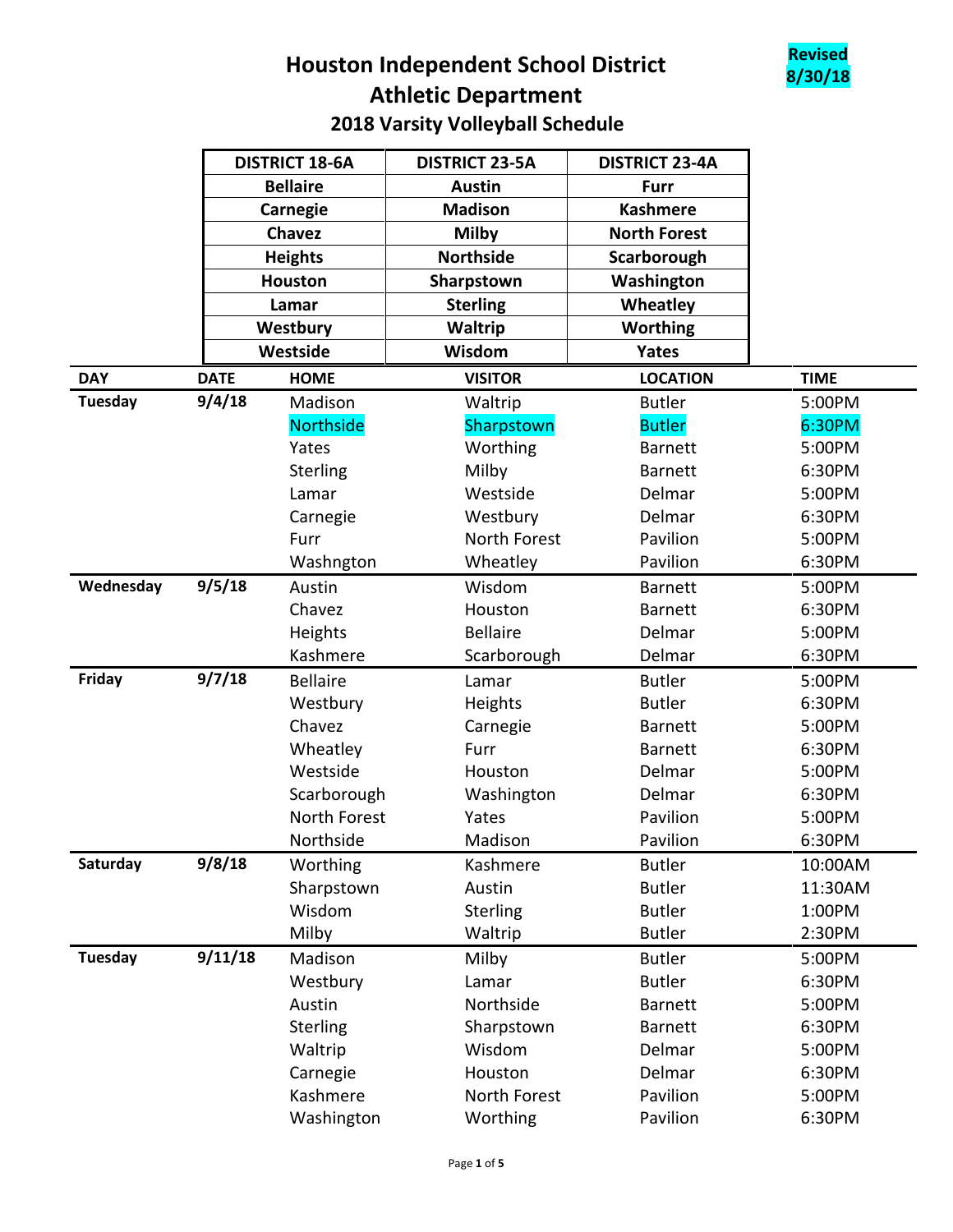| <b>DAY</b>    | <b>DATE</b> | <b>HOME</b>     | <b>VISITOR</b>  | <b>LOCATION</b> | <b>TIME</b> |
|---------------|-------------|-----------------|-----------------|-----------------|-------------|
| Wednesday     | 9/12/18     | Yates           | Furr            | <b>Barnett</b>  | 5:00PM      |
|               |             | Wheatley        | Scarborough     | <b>Barnett</b>  | 6:30PM      |
|               |             | Westside        | <b>Bellaire</b> | Delmar          | 5:00PM      |
|               |             | Heights         | Chavez          | Delmar          | 6:30PM      |
| Friday        | 9/14/18     | Carnegie        | Heights         | Delmar          | 5:00PM      |
|               |             | Kashmere        | Yates           | Delmar          | 6:30PM      |
|               |             | Northside       | Milby           | Pavilion        | 5:00PM      |
|               |             | Houston         | <b>Bellaire</b> | Pavilion        | 6:30PM      |
|               |             | Worthing        | Wheatley        | <b>Butler</b>   | 5:00PM      |
|               |             | Sharpstown      | Waltrip         | <b>Butler</b>   | 6:30PM      |
|               |             | Chavez          | Lamar           | <b>Barnett</b>  | 5:00PM      |
|               |             | Austin          | <b>Sterling</b> | <b>Barnett</b>  | 6:30PM      |
| Saturday      | 9/15/18     | Westbury        | Westside        | <b>Butler</b>   | 10:00AM     |
|               |             | Wisdom          | Madison         | <b>Butler</b>   | 11:30AM     |
|               |             | Furr            | Scarborough     | Pavilion        | 10:00AM     |
|               |             | North Forest    | Washington      | Pavilion        | 11:30AM     |
|               |             |                 |                 |                 |             |
| <b>Friday</b> | 9/21/18     | Wheatley        | North Forest    | <b>Barnett</b>  | 5:00PM      |
|               |             | Sterling        | Northside       | <b>Barnett</b>  | 6:30PM      |
|               |             | Milby           | Wisdom          | <b>Barnett</b>  | 8:00PM      |
|               |             | Madison         | Sharpstown      | <b>Butler</b>   | 5:00PM      |
|               |             | <b>Bellaire</b> | Westbury        | <b>Butler</b>   | 6:30PM      |
|               |             | Washington      | Yates           | Pavilion        | 5:00PM      |
|               |             | Furr            | Kashmere        | Pavilion        | 6:30PM      |
|               |             | Scarborough     | Worthing        | Delmar          | 5:00PM      |
|               |             | Lamar           | Carnegie        | Delmar          | 6:30PM      |
| Saturday      | 9/22/18     | Heights         | Houston         | Delmar          | 10:00AM     |
|               |             | Waltrip         | Austin          | Delmar          | 11:30AM     |
|               |             | Westside        | Chavez          | Delmar          | 1:00PM      |
| Tuesday       | 9/25/18     | Heights         | Lamar           | Delmar          | 5:00PM      |
|               |             | Carnegie        | Westside        | Delmar          | 6:30PM      |
|               |             | Sharpstown      | Milby           | <b>Butler</b>   | 5:00PM      |
|               |             | Madison         | Austin          | <b>Butler</b>   | 6:30PM      |
|               |             | Chavez          | <b>Bellaire</b> | <b>Barnett</b>  | 5:00PM      |
|               |             | Yates           | Wheatley        | <b>Barnett</b>  | 6:30PM      |
|               |             | Houston         | Westbury        | Pavilion        | 5:00PM      |
|               |             | Furr            | Worthing        | Pavilion        | 6:30PM      |
| Wednesday     | 9/26/18     | North Forest    | Scarborough     | Pavilion        | 5:00PM      |
|               |             | Northside       | Wisdom          | Pavilion        | 6:30PM      |
|               |             | Kashmere        | Washington      | Delmar          | 5:00PM      |
|               |             | <b>Sterling</b> | Waltrip         | Delmar          | 6:30PM      |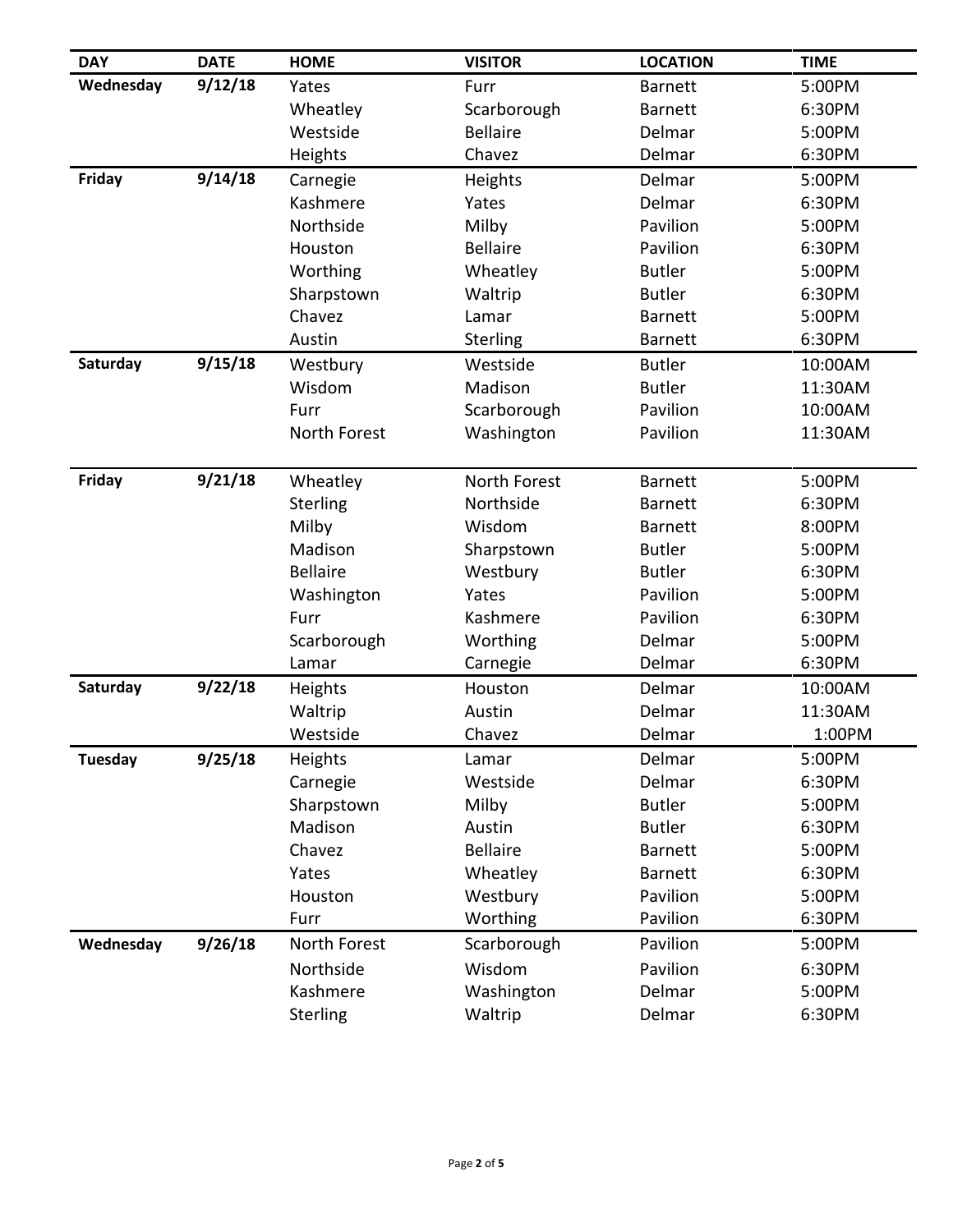| <b>DAY</b>     | <b>DATE</b> | <b>HOME</b>     | <b>VISITOR</b>      | <b>LOCATION</b> | <b>TIME</b> |
|----------------|-------------|-----------------|---------------------|-----------------|-------------|
| Friday         | 9/28/18     | Milby           | Austin              | <b>Barnett</b>  | 5:00PM      |
|                |             | Wheatley        | Kashmere            | <b>Barnett</b>  | 6:30PM      |
|                |             | Washington      | Furr                | Pavilion        | 5:00PM      |
|                |             | North Forest    | Worthing            | Pavilion        | 6:30PM      |
|                |             | Westbury        | Chavez              | <b>Butler</b>   | 5:00PM      |
|                |             | <b>Bellaire</b> | Carnegie            | <b>Butler</b>   | 6:30PM      |
|                |             | Lamar           | Houston             | Delmar          | 5:00PM      |
|                |             | Westside        | Heights             | Delmar          | 6:30PM      |
| Saturday       | 9/29/18     | Waltrip         | Northside           | Delmar          | 10:00AM     |
|                |             | Scarborough     | Yates               | Delmar          | 11:30AM     |
|                |             | Wisdom          | Sharpstown          | <b>Butler</b>   | 10:00AM     |
|                |             | Madison         | <b>Sterling</b>     | <b>Butler</b>   | 11:30AM     |
| <b>Monday</b>  | 10/1/18     | Worthing        | Yates               | <b>Butler</b>   | 5:00PM      |
|                |             | Westbury        | Carnegie            | <b>Butler</b>   | 6:30PM      |
| Tuesday        | 10/2/18     | <b>Bellaire</b> | Heights             | <b>Butler</b>   | 5:00PM      |
|                |             | Sharpstown      | Northside           | <b>Butler</b>   | 6:30PM      |
|                |             | Wheatley        | Washington          | <b>Barnett</b>  | 5:00PM      |
|                |             | Milby           | Sterling            | <b>Barnett</b>  | 6:30PM      |
|                |             | Scarborough     | Kashmere            | Delmar          | 5:00PM      |
|                |             | Westside        | Lamar               | Delmar          | 6:30PM      |
|                |             | North Forest    | Furr                | Pavilion        | 5:00PM      |
|                |             | Houston         | Chavez              | Pavilion        | 6:30PM      |
|                |             |                 |                     |                 |             |
|                |             |                 |                     |                 |             |
| Wednesday      | 10/3/18     | Madison         | Waltrip             | <b>Butler</b>   | 5:00PM      |
|                |             | Wisdom          | Austin              | <b>Butler</b>   | 6:30PM      |
| Friday         | 10/5/18     | Waltrip         | Milby               | Delmar          | 5:00PM      |
|                |             | Kashmere        | Worthing            | Delmar          | 6:30PM      |
|                |             | Furr            | Wheatley            | Pavilion        | 5:00PM      |
|                |             | Washington      | Scarborough         | Pavilion        | 6:30PM      |
|                |             | Austin          | Sharpstown          | <b>Barnett</b>  | 5:00PM      |
|                |             | Sterling        | Wisdom              | <b>Barnett</b>  | 6:30PM      |
| Saturday       | 10/6/18     | Carnegie        | Chavez              | Delmar          | 2:30PM      |
|                |             | Lamar           | <b>Bellaire</b>     | Delmar          | 4:00PM      |
|                |             | Heights         | Westbury            | Delmar          | 5:30PM      |
|                |             | Yates           | <b>North Forest</b> | Pavilion        | 2:30PM      |
|                |             | Houston         | Westside            | Pavilion        | 4:00PM      |
|                |             | <b>Madison</b>  | Northside           | <b>Pavilion</b> | 5:30PM      |
|                |             |                 |                     |                 |             |
| <b>Tuesday</b> | 10/9/18     | Northside       | Austin              | Pavilion        | 5:00PM      |
|                |             | Houston         | Carnegie            | Pavilion        | 6:30PM      |
|                |             | Milby           | Madison             | <b>Barnett</b>  | 5:00PM      |
|                |             | Chavez          | Heights             | <b>Barnett</b>  | 6:30PM      |
|                |             |                 |                     |                 |             |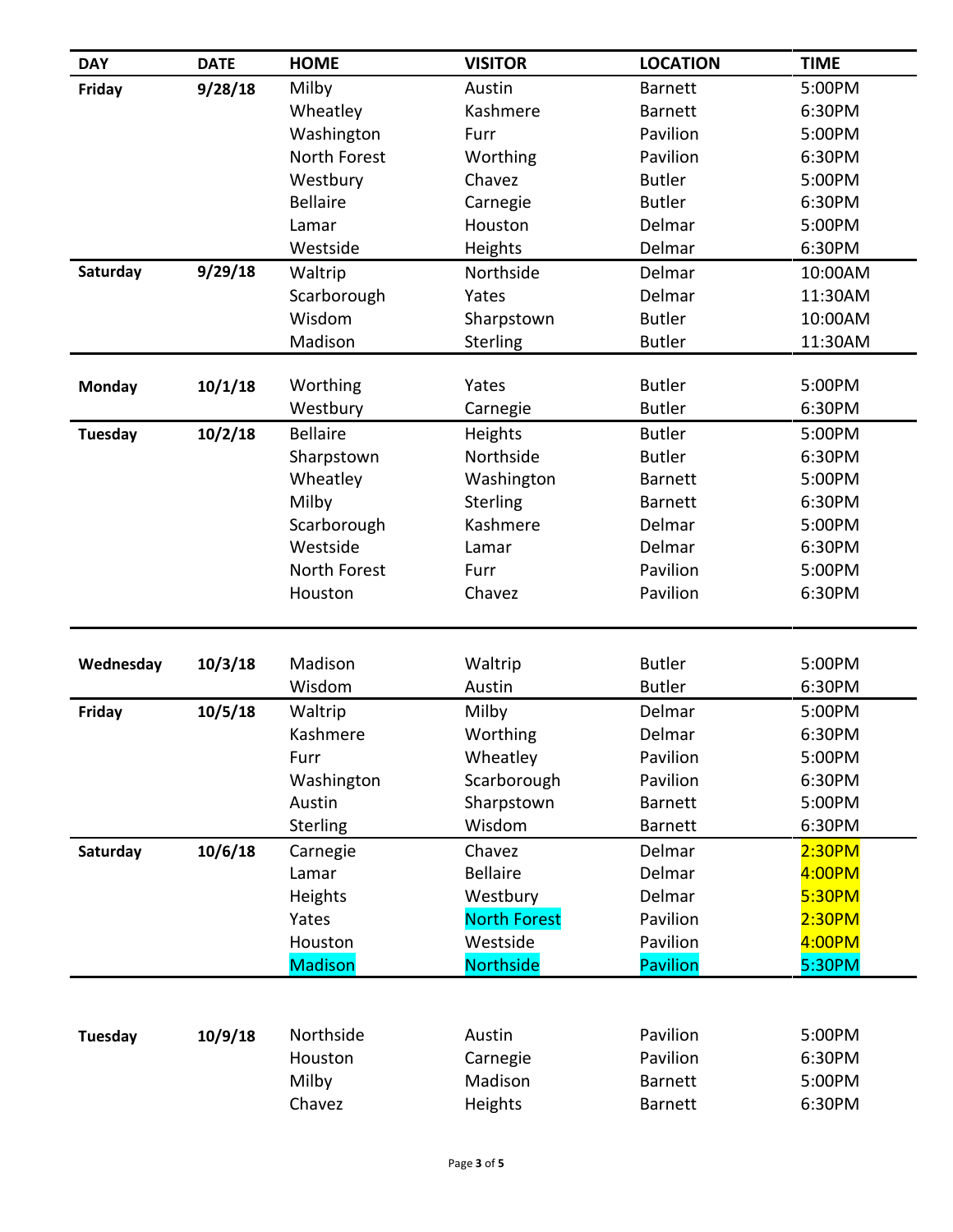| <b>DAY</b>     | <b>DATE</b> | <b>HOME</b>                 | <b>VISITOR</b>      | <b>LOCATION</b>         | <b>TIME</b>       |
|----------------|-------------|-----------------------------|---------------------|-------------------------|-------------------|
| <b>Tuesday</b> | 10/09/18    | Sharpstown                  | Sterling            | <b>Butler</b>           | 5:00PM            |
|                |             | Wisdom                      | Waltrip             | <b>Butler</b>           | 6:30PM            |
|                |             | Lamar                       | Westbury            | Delmar                  | 5:00PM            |
|                |             | Scarborough                 | Wheatley            | Delmar                  | 6:30PM            |
|                |             |                             |                     |                         |                   |
| Wednesday      | 10/10/18    | Worthing                    | Washington          | <b>Butler</b>           | 5:00PM            |
|                |             | <b>Bellaire</b>             | Westside            | <b>Butler</b>           | 6:30PM            |
|                |             | <b>Furr</b>                 | Yates               | <b>Pavilion</b>         | 5:00PM            |
|                |             | <b>North Forest</b>         | <b>Kashmere</b>     | <b>Pavilion</b>         | 6:30PM            |
|                |             |                             |                     |                         |                   |
|                |             | Westside                    | Westbury            | <b>Delmar</b><br>Delmar | 6:30PM<br>5:00PM  |
|                | 10/12/18    | Carnegie<br><b>Bellaire</b> | Heights<br>Houston  | <b>Butler</b>           | 5:00PM            |
| <b>Friday</b>  |             | Madison                     | Wisdom              | <b>Butler</b>           | 6:30PM            |
|                |             | Yates                       | Kashmere            | <b>Barnett</b>          | 5:00PM            |
|                |             | <b>Sterling</b>             | Austin              | <b>Barnett</b>          | 6:30PM            |
| Saturday       | 10/13/18    | Milby                       | Northside           | <b>Barnett</b>          | 10:00AM           |
|                |             | Wheatley                    | Worthing            | <b>Barnett</b>          | 11:30AM           |
|                |             | Washington                  | <b>North Forest</b> | <b>Barnett</b>          | 1:00PM            |
|                |             | Waltrip                     | Sharpstown          | Delmar                  | 10:00AM           |
|                |             | Scarborough                 | Furr                | Delmar                  | 11:30AM           |
|                |             | Lamar                       | Chavez              | Delmar                  | 1:00PM            |
| <b>Tuesday</b> | 10/16/18    | Westbury                    | <b>Bellaire</b>     | <b>Butler</b>           | 5:00PM            |
|                |             | Wisdom                      | Milby               | <b>Butler</b>           | 6:30PM            |
|                |             | Chavez                      | Westside            | <b>Barnett</b>          | 5:00PM            |
|                |             | Austin                      | Waltrip             | <b>Barnett</b>          | 6:30PM            |
|                |             | Yates                       | Washington          | Delmar                  | 5:00PM            |
|                |             | Carnegie                    | Lamar               | Delmar                  | 6:30PM            |
|                |             | Houston                     | Heights             | Pavilion                | 5:00PM            |
|                |             | Northside                   | Sterling            | Pavilion                | 6:30PM            |
|                |             | Washington                  | <b>Kashmere</b>     | <b>Butler</b>           | 5:00PM            |
|                |             | Sharpstown                  | <b>Madison</b>      | <b>Butler</b>           | 6:30PM            |
| Wednesday      | 10/17/18    | <b>North Forest</b>         | Wheatley            | <b>Pavilion</b>         | 5:00PM            |
|                |             | Scarborough                 | <b>Furr</b>         | Pavilion                | 6:30PM            |
|                |             | Scarborough                 | North Forest        | Delmar                  | 5:00PM            |
| Friday         |             | Waltrip                     | Sterling            | Delmar                  | 6:30PM            |
| 10/19/18       |             | Worthing                    | Furr                | <b>Butler</b>           | 5:00PM            |
|                |             | Wisdom                      | Northside           | <b>Butler</b>           | 6:30PM            |
|                |             | <b>Bellaire</b>             |                     | <b>Butler</b>           | 10:00AM           |
| Saturday       | 10/20/18    |                             | <b>Chavez</b>       |                         |                   |
|                |             | Westbury                    | Houston             | <b>Butler</b>           | 11:30AM           |
|                |             | <b>Madison</b>              | <b>Austin</b>       | <b>Butler</b><br>Delmar | 1:00PM<br>10:00AM |
|                |             | Lamar<br>Westside           | Heights<br>Carnegie | Delmar                  | 11:30AM           |
|                |             |                             | <b>Kashmere</b>     | <b>Delmar</b>           | 1:00PM            |
|                |             | Washington                  |                     |                         |                   |